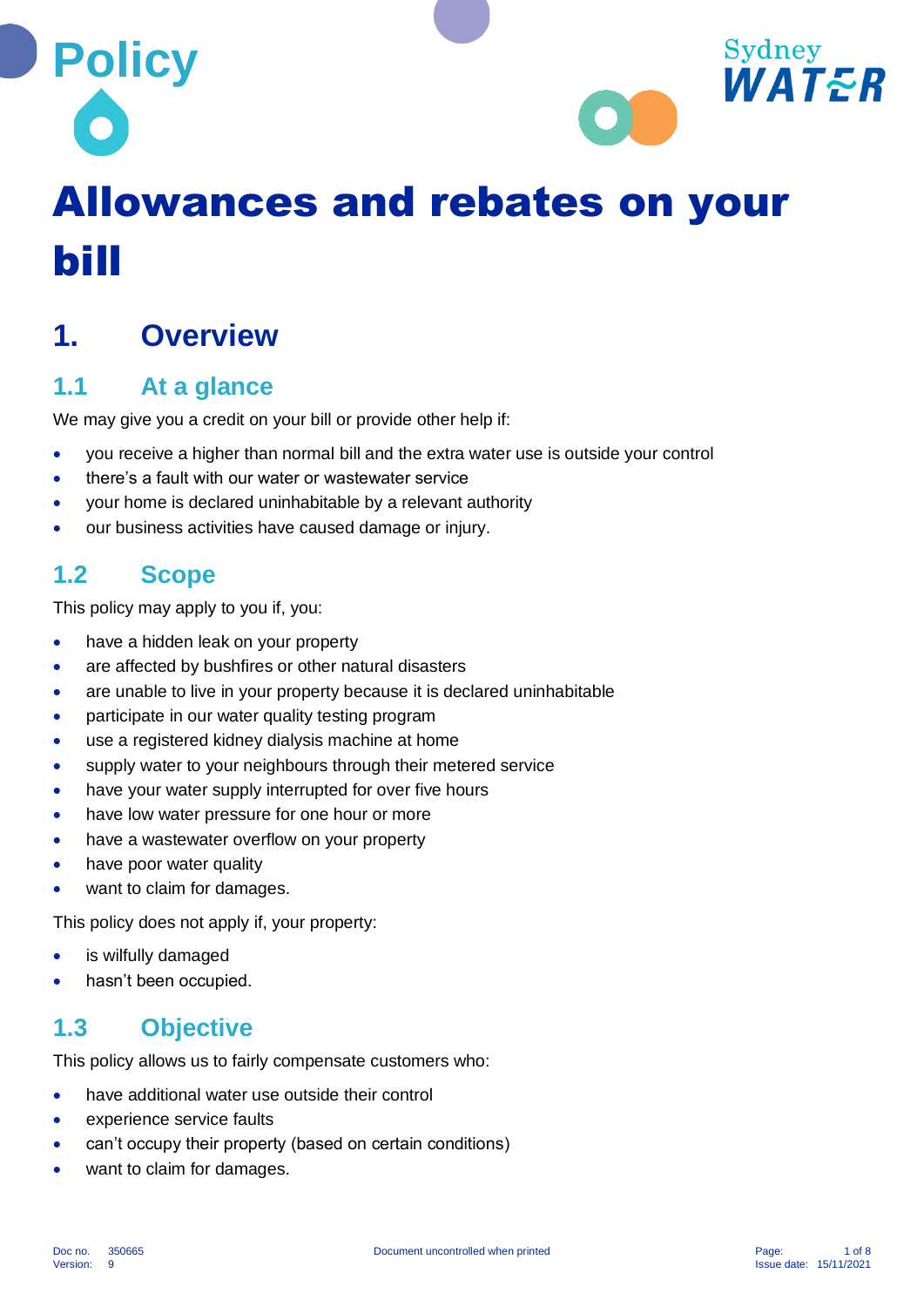# **2. Allowances**

# **2.1 Hidden leak allowance**

If you've had a hidden leak, we may review the water use on your bill and give you an allowance. We'll only review your bill if:

- a licensed plumber repaired the leak
- you weren't aware of the leak you couldn't see or hear it (as determined by your plumber)
- you maintained your water service there weren't obvious defects that you didn't fix
- you tell us about the leak within a year of your licensed plumber repairing it
- you haven't had an allowance in the last five years on this property.

We won't review your bill if the leak:

- was visible like damp soil or consistently wet grass
- was on a tap, or internal fitting like a toilet cistern, dishwasher or washing machine
- wasn't repaired by a licensed plumber
- was on vacant land
- was on an unoccupied property.

#### 2.1.1 What is the allowance?

| <b>Who</b>                                                                                          | <b>How it works</b>                                                                                                                                                                                     |
|-----------------------------------------------------------------------------------------------------|---------------------------------------------------------------------------------------------------------------------------------------------------------------------------------------------------------|
| Home owners                                                                                         | We'll work out the allowance using the average amount of 550 litres per day for the<br>$\bullet$<br>affected period, unless other circumstances apply.                                                  |
|                                                                                                     | • We'll cover 50% of the increase in water use. This applies to either drinking water or<br>recycled water (if available).                                                                              |
|                                                                                                     | We only give one allowance every five years at the same property.                                                                                                                                       |
| Pension – home owners<br>Concession card holders who<br>currently receive a pensioner<br>concession | We'll work out the allowance using the average amount of 300 litres per day for the<br>affected period, unless other circumstances apply.                                                               |
|                                                                                                     | We'll cover 50% of the increase in water use. If the increase is more than 400 kL,<br>we'll cap water use charges at 400 kL. This applies to either drinking water or<br>recycled water (if available). |
|                                                                                                     | We only give one allowance every five years at the same property.                                                                                                                                       |
| Business property owners                                                                            | We'll cover 50% of the increase in water use. We only give one water use allowance<br>every five years at the same property.                                                                            |
|                                                                                                     | We'll cover 100% of the increase in wastewater use (if wastewater use charges<br>apply). We'll cover each event for wastewater, there are no five-year limits.                                          |

#### 2.1.2 How can you apply?

If you think you may have a hidden leak on your property:

- contact a licensed plumber to locate and repair the leak
- fill out the 'Apply for a hidden leak allowance' form on our website. You must include all the details about the work the plumber did to repair the hidden leak including their invoice; or
- send the completed form with your plumber's invoice back to either:

**Email** casemanagementteam@sydneywater.com.au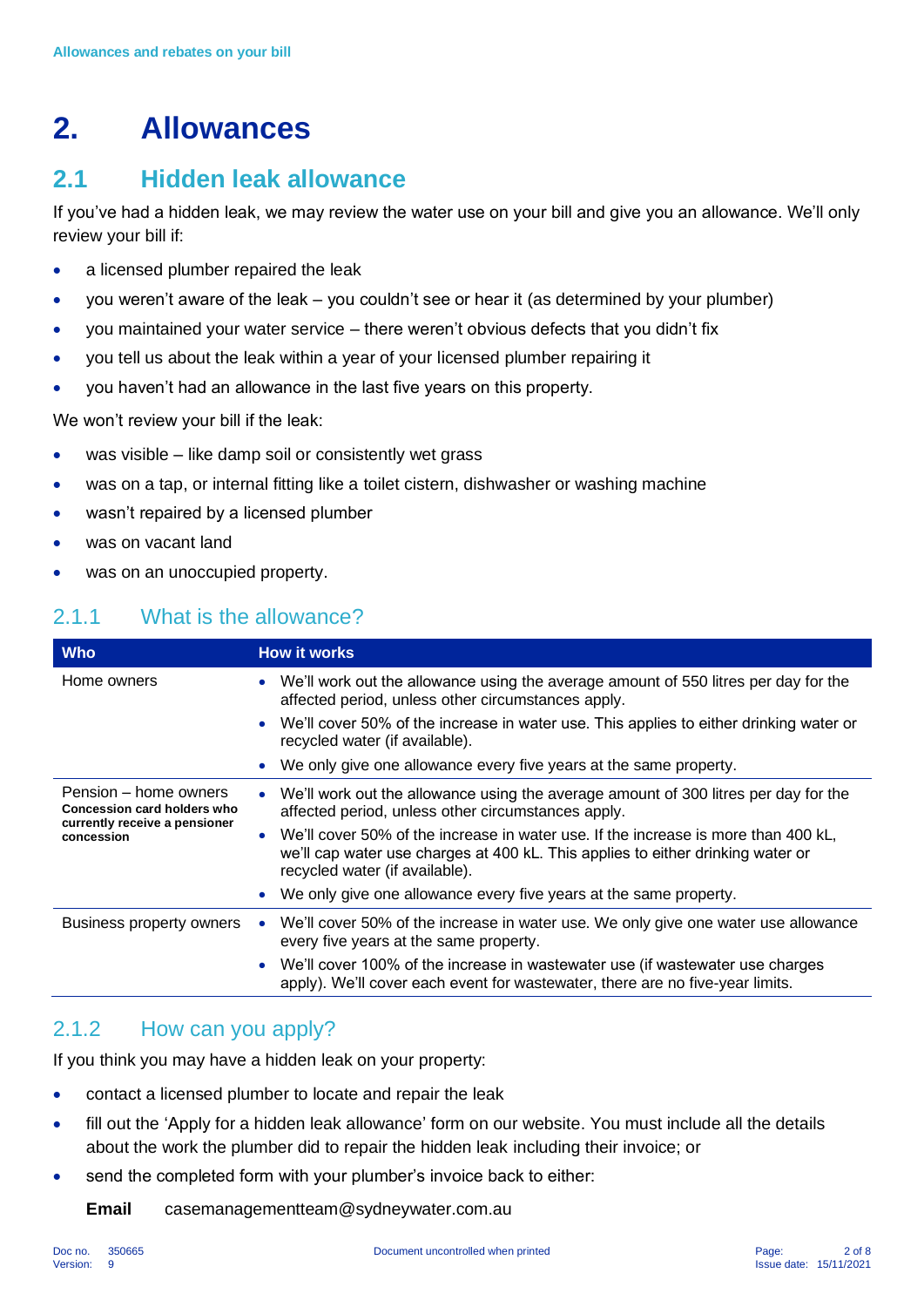- **Fax** 1300 362 092
- **Post** Sydney Water

Case Management Team

PO Box 399

PARRAMATTA NSW 2124

### **2.2 Bushfire allowances**

We may give bushfire allowances when the NSW Rural Fire Service (RFS) tells us a Class 3 bushfire was within one kilometre of your property. In special circumstances, we may give an allowance for homes in a wider area.

#### 2.2.1 What do you get if a bushfire has destroyed your property?

We'll:

- give you an allowance on your fixed service charges if a bushfire has made your property uninhabitable
- stop the fixed service charges for up to a year (four quarters). This starts from the quarter affected by the bushfire. If you've already paid these charges, we'll refund them
- charge you for water if you're still using it at the property
- replace your water meter free of charge if a bushfire has damaged it.

#### 2.2.2 What do you get if your water was used to fight fires?

We'll give you a \$30 credit on your next bill if water was used to protect properties from fires within one kilometre of your home. It includes any water RFS uses from your private water service or swimming pool.

We base the credit on a maximum flow of four kilolitres over four hours. If this isn't suitable, we may use your past water use to work out the increase.

#### 2.2.3 How can you apply?

You don't need to apply. We identify affected homes based on information from the NSW Rural Fire Service. We automatically credit the allowance on the bill after the fire.

If you think you should have received the allowance but haven't, call us on 13 20 92.

### **2.3 Disaster allowance**

We may give you an allowance if you've lost the use of your home after a disaster event. This may include properties destroyed or no longer liveable following a:

- flood or storm
- tornado
- fire that's accidental
- vehicle accident
- land slide or erosion.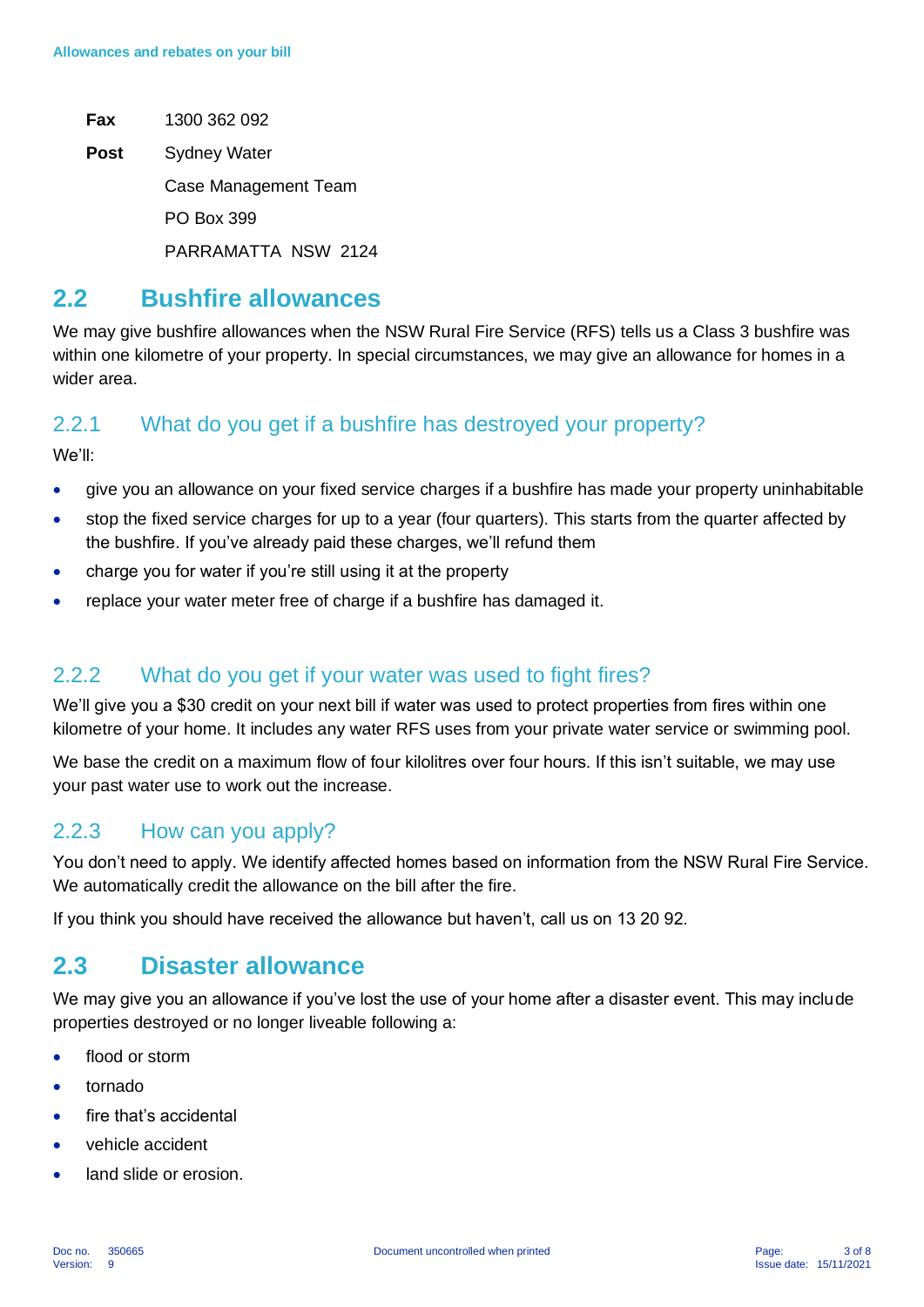We won't give assistance to you if damage is deliberate. We'll check the investigation report, police report or insurance claim.

#### 2.3.1 What is the allowance?

To give you time to get your insurance sorted out, rebuild your home or sell it, we'll stop the wastewater service charges for up to a year (four quarters). This starts within the quarter the disaster occurs and continues for the following three quarters. We won't withdraw water usage or water services charges.

#### 2.3.2 What happens if you have a damaged meter?

If a disaster destroys or damages your meter, we'll replace it free of charge.

#### 2.3.3 How can you apply?

If your property has been destroyed or is no longer liveable, please call us on 13 20 92. You'll need to have the relevant claim or reference numbers when you call.

# **2.4 Uninhabitable property allowance**

We may give you an allowance if your home is declared uninhabitable, by a relevant authority, because of something that you weren't responsible for. Examples may include properties:

- with structural defects or damage
- that are not deemed safe to live in.

The allowance will not be paid when the property is covered by:

- builders or developer's warranty
- building insurance
- other insurance.

Should any insurance cover become available after our allowance has been given, the allowance may need to be returned to us.

Not all cases of structural building damage will be eligible for an allowance. It will depend on the merits of each individual situation.

#### 2.4.1 What is the allowance?

We'll:

- stop the fixed service charges for water and wastewater for three months (one quarter). This starts within the quarter where you could no longer live in your home (i.e. declared uninhabitable by a relevant authority). If you've already paid these charges, we'll refund them
- review your eligibly for the allowance on a quarterly basis. The allowance on service charges is capped at one year (four quarters)
- charge you for water if you're still using it at the property. This includes water use as measured through an individual or shared water meter (for e.g. master strata)
- replace your water meter free of charge if it's been damaged due to the structural building damage.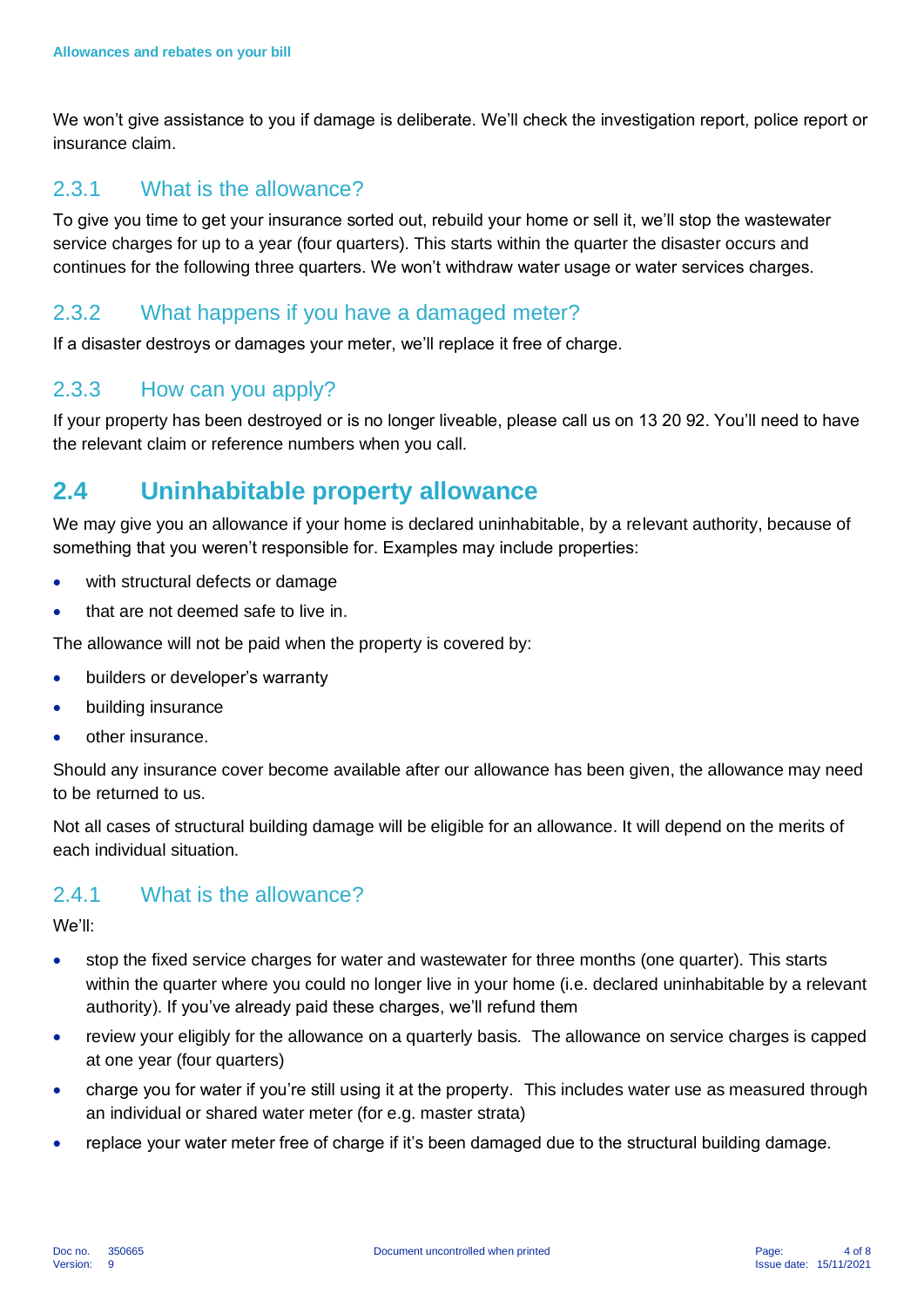#### 2.4.2 How can you apply?

If your home is declared uninhabitable for a long period of time, please call us on 13 20 92.

You'll need to provide evidence from a relevant authority stating that your home is uninhabitable. We may also request for additional information. Examples of a relevant authority include:

- structural engineers report
- court orders (regarding building or fire codes)

You can also send your request for an allowance and supporting information to:

**Email** casemanagementteam@sydneywater.com.au

**Fax** 1300 362 092

**Post** Sydney Water

Case Management Team

PO Box 399

PARRAMATTA NSW 2124

#### 2.4.3 What if you can't go back to your home for a longer period, e.g. more than one year?

Please call us on 13 20 92. We'll assess your situation on a case-by-case basis.

### **2.5 Water sampling allowance**

As part of our water quality testing program, we continually monitor the water supply to ensure it complies with the [Australian Drinking Water Guidelines \(2011\).](https://www.nhmrc.gov.au/about-us/publications/australian-drinking-water-guidelines) We take samples from some customers' taps each month for testing.

#### 2.5.1 What is the allowance?

To make up for the water we use for testing and to thank you for your co-operation, we give \$15 a year to customers who take part in our testing program. We automatically credit your bill in the April – June quarter each year.

#### 2.5.2 How can you apply?

If we'd like you to be part this program, we'll ask you in writing.

# **2.6 Kidney dialysis use allowance**

We give an allowance to customers who use a registered haemodialysis machine at home. If you're renting a property, talk to your landlord or managing agent about this allowance.

If you move to a new house, ensure your dialysis centre tells us so we can transfer the allowance to your new address.

#### 2.6.1 What is the allowance?

We give an allowance of up to 400 kilolitres a year (100kL each quarter) to registered kidney dialysis customers. Renal physicians and dialysis centres consider this appropriate for dialysis needs.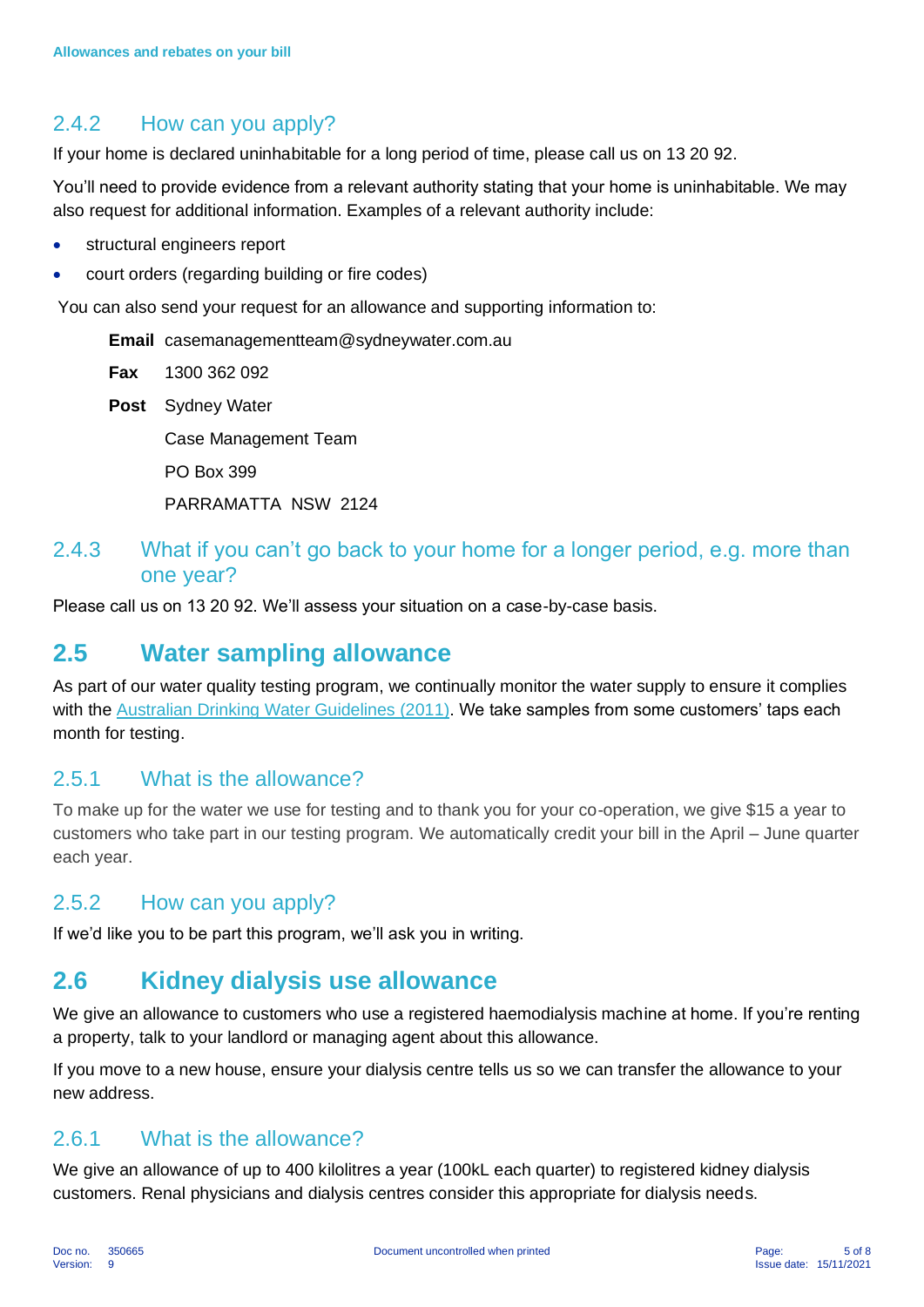#### 2.6.2 How can you apply?

You don't need to apply. Your hospital or dialysis centre will arrange the allowance for you. If you don't currently get an allowance and believe you should, ask your dialysis centre to call us on 13 20 92.

### **2.7 Temporary service allowance**

We may need to install a temporary water pipe when we're working on our system. This helps ensure you continue to receive a water supply until the normal service is restored.

We give an allowance if we connect a temporary water pipe to your property and you supply water to your neighbour. You must have a meter to qualify.

#### 2.7.1 What is the allowance?

We give a \$50 allowance to make up for the water used by your neighbour through the temporary service. If your neighbour uses more than \$50 worth of water, we may consider an additional allowance.

#### 2.7.2 How can you apply

You don't need to apply. We automatically credit the allowance on the next bill after we connect the temporary service.

If you think you should have received the allowance but haven't, call us on 13 20 92.

# **3. Service faults**

#### **3.1 Rebates**

If you have a service fault, we may give you a rebate on your next bill except if the fault in our system is caused by a disaster event.

| What it is                                   | What we'll give you                                                                                                                                                                                                                            | Who's eligible                                           |  |
|----------------------------------------------|------------------------------------------------------------------------------------------------------------------------------------------------------------------------------------------------------------------------------------------------|----------------------------------------------------------|--|
| <b>Planned water</b><br>service interruption | A \$20 rebate if you have a planned interruption<br>for over five hours.                                                                                                                                                                       | Identified properties affected by a<br>water disruption. |  |
| Unplanned water<br>service interruption      | • A \$40 rebate if you have an unplanned<br>interruption for over five hours for each of up to<br>two events.                                                                                                                                  | Identified properties affected by a<br>water disruption. |  |
|                                              | A full credit of your water service charge for the<br>next 12 months (four quarters), if you have three<br>or more unplanned interruptions, of over one<br>hour for each event, in a rolling year (less any<br>concession you are entitled to) |                                                          |  |
| Low water pressure                           | A \$40 rebate if your water pressure falls below 15<br>metres head of pressure at the point of<br>connection to our system for one hour or more<br>(not due to a service interruption).                                                        | Identified properties through<br>pressure monitoring.    |  |
|                                              | Only one rebate in any quarter.                                                                                                                                                                                                                |                                                          |  |
|                                              | Note: These rebates don't apply to customers in low<br>pressure zones as detailed in the Customer<br>Contract.                                                                                                                                 |                                                          |  |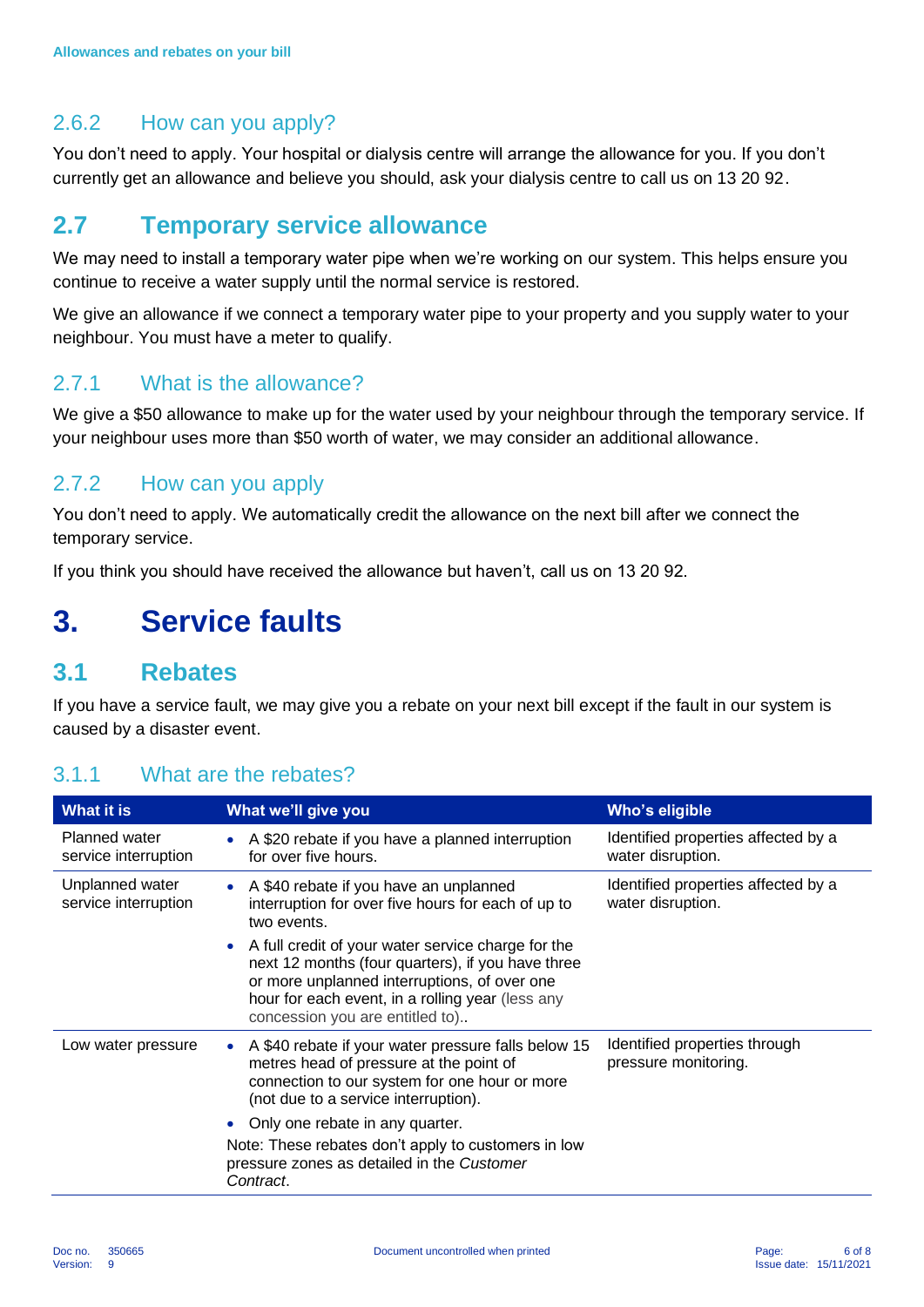| What it is          | What we'll give you                                                                                                                                                                                            | Who's eligible                                                           |
|---------------------|----------------------------------------------------------------------------------------------------------------------------------------------------------------------------------------------------------------|--------------------------------------------------------------------------|
| Wastewater overflow | A \$75 rebate if you have a wastewater overflow<br>on your property due to a Sydney Water fault.                                                                                                               | Identified properties affected by a<br>wastewater disruption.            |
|                     | A \$150 rebate if you have two wastewater<br>overflows on your property within a rolling year.                                                                                                                 |                                                                          |
|                     | • A full credit of your wastewater service charge for<br>the next 12 months (four quarters), if you have<br>three or more wastewater overflows in a rolling<br>year (less any concession you are entitled to). |                                                                          |
| Dirty water         | A \$40 rebate if your water supply is dirty<br>(unsuitable as drinking water).                                                                                                                                 | Identified properties receiving dirty<br>water caused by our activities. |
|                     | If your property, including clothes, household<br>furniture or fittings, has been damaged by dirty<br>water, you can send a claim for us to clean,<br>replace or repair the damaged items.                     |                                                                          |
|                     | Note: These rebates don't apply if the cause of the<br>problem is in your private water service.                                                                                                               |                                                                          |
| Boil water alert    | A \$50 rebate if NSW health issued a 'Boil water<br>alert' due to contaminated drinking water<br>supplies.                                                                                                     | Identified properties in affected<br>areas.                              |

### 3.1.2 How can you apply?

In most cases, we automatically identify affected properties and credit your next bill. If you haven't received a rebate and think you're entitled to one, please call us on 13 20 92.

# **4. Claims for damages**

If we damage your property or you're injured because of our activities or service failures, you may be able to claim for:

- out of pocket expenses
- damaged items
- property repairs
- an alternate water supply
- emergency accommodation.

You must make your initial claim through your insurance company. If you're not covered by insurance, you can make a claim by submitting a completed [Notification of incident form.](https://sydneywater.com.au/content/dam/sydneywater/documents/incident-notification-form.pdf)

We'll respond within five working days to confirm:

- how we'll investigate your claim
- how long our investigation will take
- what we'll do if we need more information from you.